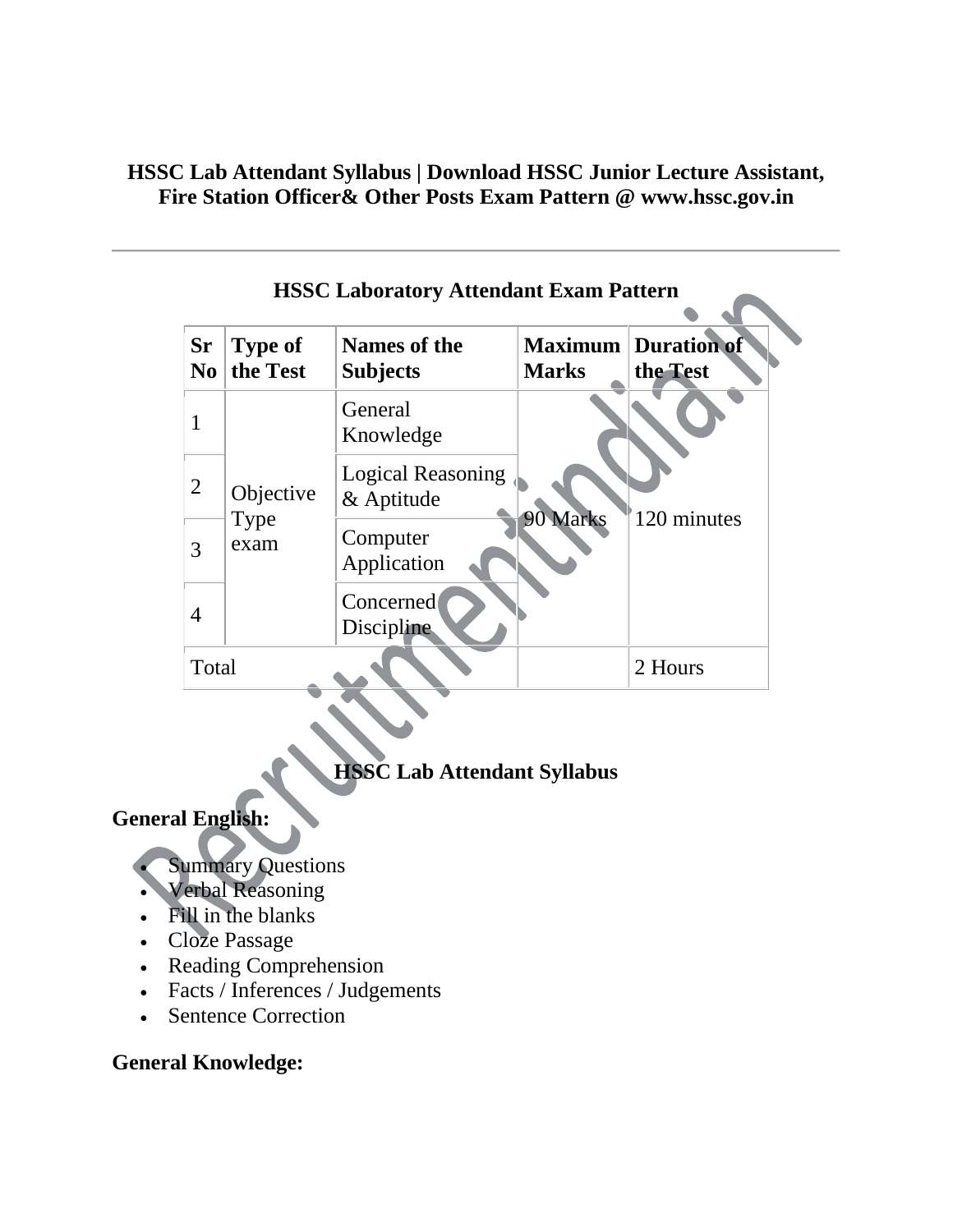- Indian Economy
- Constitution
- Indian and World History
- Other Miscellaneous GK
- Current Affairs
- Indian Polity
- International Organizations
- Physical Geography
- Everyday Science
- Indian and World Geography
- Awards and Honors

### **Non Verbal Reasoning**

- Paper folding
- Paper cutting
- Rule detection
- Grouping of identical figures
- Analogy
- Cubes and dice
- Dot situation
- Construction of squares and triangl
- Classification
- Analytical reasoning
- Mirror-image
- Water-image
- Spotting out the embedded figures
- Completion of incomplete pattern
- Figure matrix

## **Logical Reasoning:**

- Calendars
- Clocks
- Sequence and series
- Puzzles
- Seating arrangement
- Statements and course of action
- Statements and assumption
- Cause and effect reasoning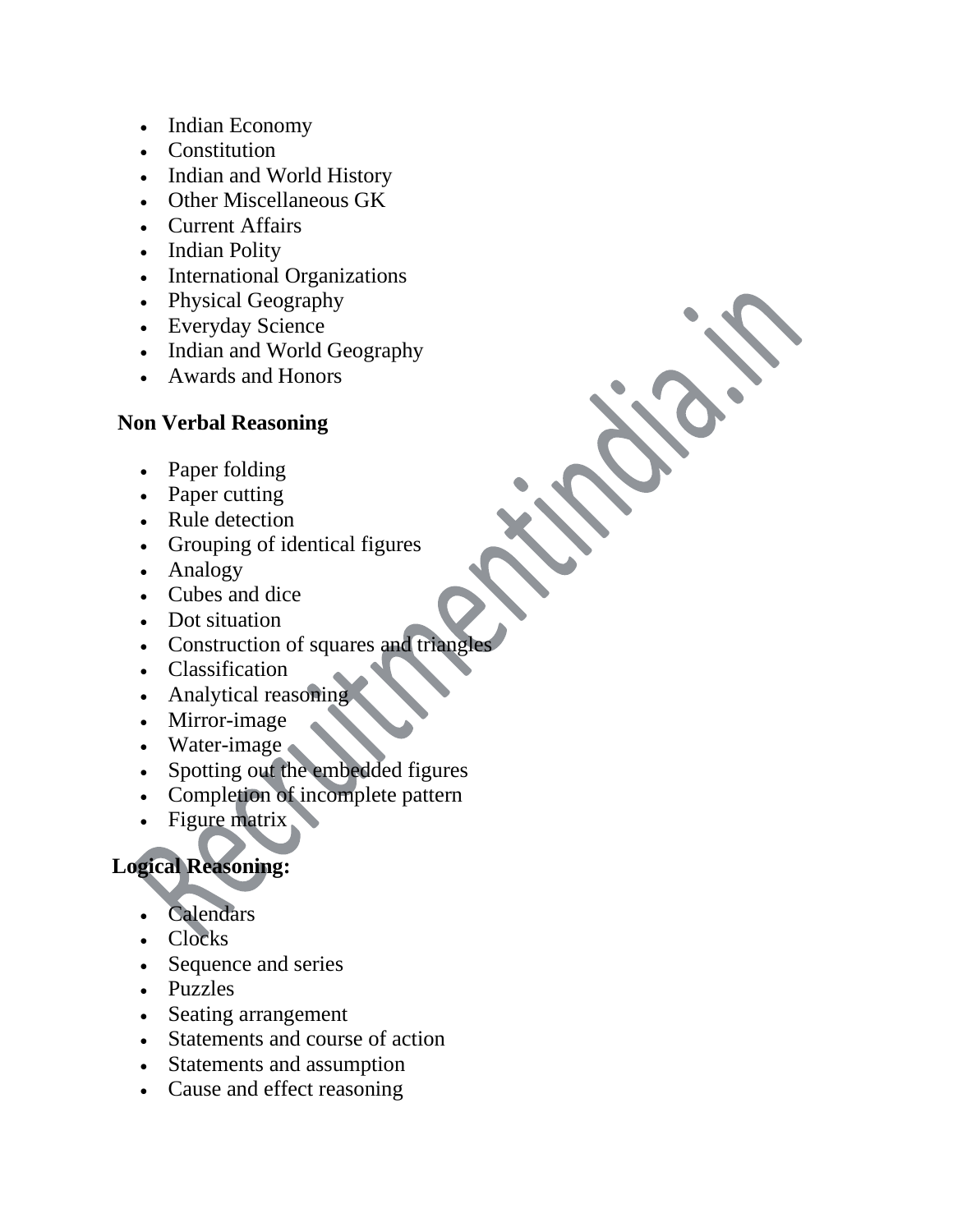- Statements and argument
- Drawing inference
- Statement and Conclusion
- The deriving conclusion from passages
- Theme detection
- Odd figures or Odd man out

#### **Aptitude:**

- Partnership
- Simple interest
- Compound interest
- Mixtures
- Data interpretation
- Reasoning Topics
- Number series
- Simplifications
- Numbers
- LCM and HCF
- Averages
- Ratio
- Time and Work
- Boats and Streams
- Age-related problem
- Percentages
- Profit and Loss
- Analogy
- Syllogism
- Sitting arrangement
- Sequential output tracing
- Direction sense test
- Logical Venn diagram
- Classifications
- Blood relations
- Coding-decoding
- Puzzle test
- Arithmetical operations
- Inserting the missing characters
- Data Sufficiency
- Eligibility test